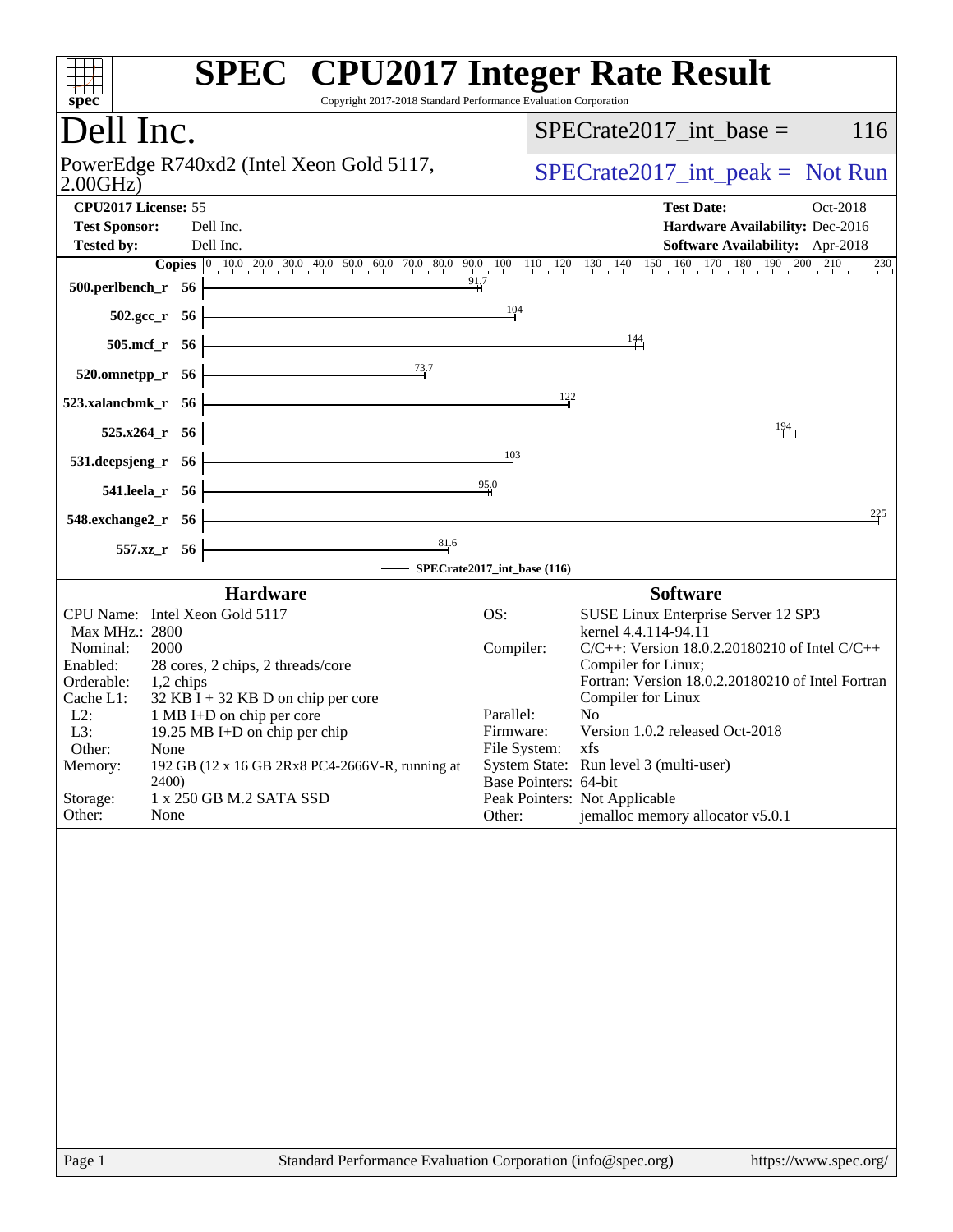

Copyright 2017-2018 Standard Performance Evaluation Corporation

### Dell Inc.

2.00GHz) PowerEdge R740xd2 (Intel Xeon Gold 5117,  $SPECTa te2017$  int peak = Not Run

SPECrate2017 int\_base =  $116$ 

**[CPU2017 License:](http://www.spec.org/auto/cpu2017/Docs/result-fields.html#CPU2017License)** 55 **[Test Date:](http://www.spec.org/auto/cpu2017/Docs/result-fields.html#TestDate)** Oct-2018 **[Test Sponsor:](http://www.spec.org/auto/cpu2017/Docs/result-fields.html#TestSponsor)** Dell Inc. **[Hardware Availability:](http://www.spec.org/auto/cpu2017/Docs/result-fields.html#HardwareAvailability)** Dec-2016 **[Tested by:](http://www.spec.org/auto/cpu2017/Docs/result-fields.html#Testedby)** Dell Inc. **[Software Availability:](http://www.spec.org/auto/cpu2017/Docs/result-fields.html#SoftwareAvailability)** Apr-2018

#### **[Results Table](http://www.spec.org/auto/cpu2017/Docs/result-fields.html#ResultsTable)**

|                                  | <b>Base</b>   |                |                |                | <b>Peak</b> |                |       |               |                |              |                |              |                |              |
|----------------------------------|---------------|----------------|----------------|----------------|-------------|----------------|-------|---------------|----------------|--------------|----------------|--------------|----------------|--------------|
| <b>Benchmark</b>                 | <b>Copies</b> | <b>Seconds</b> | Ratio          | <b>Seconds</b> | Ratio       | <b>Seconds</b> | Ratio | <b>Copies</b> | <b>Seconds</b> | <b>Ratio</b> | <b>Seconds</b> | <b>Ratio</b> | <b>Seconds</b> | <b>Ratio</b> |
| 500.perlbench_r                  | 56            | 960            | 92.9           | 973            | 91.7        |                |       |               |                |              |                |              |                |              |
| $502.\text{gcc}$ <sub>r</sub>    | 56            | 763            | 104            | 762            | 104         |                |       |               |                |              |                |              |                |              |
| $505$ .mcf r                     | 56            | 628            | 144            | 616            | 147         |                |       |               |                |              |                |              |                |              |
| 520.omnetpp_r                    | 56            | 993            | 74.0           | 997            | 73.7        |                |       |               |                |              |                |              |                |              |
| 523.xalancbmk_r                  | 56            | 484            | 122            | 486            | 122         |                |       |               |                |              |                |              |                |              |
| 525.x264 r                       | 56            | 507            | 194            | 497            | 197         |                |       |               |                |              |                |              |                |              |
| 531.deepsjeng_r                  | 56            | 622            | <b>103</b>     | 622            | 103         |                |       |               |                |              |                |              |                |              |
| 541.leela_r                      | 56            | 976            | 95.0           | 965            | 96.1        |                |       |               |                |              |                |              |                |              |
| 548.exchange2_r                  | 56            | 651            | 225            | 651            | 225         |                |       |               |                |              |                |              |                |              |
| 557.xz r                         | 56            | 741            | 81.6           | 740            | 81.7        |                |       |               |                |              |                |              |                |              |
| $SPECrate2017$ int base =<br>116 |               |                |                |                |             |                |       |               |                |              |                |              |                |              |
| $SPECrate2017\_int\_peak =$      |               |                | <b>Not Run</b> |                |             |                |       |               |                |              |                |              |                |              |

Results appear in the [order in which they were run](http://www.spec.org/auto/cpu2017/Docs/result-fields.html#RunOrder). Bold underlined text [indicates a median measurement.](http://www.spec.org/auto/cpu2017/Docs/result-fields.html#Median)

#### **[Submit Notes](http://www.spec.org/auto/cpu2017/Docs/result-fields.html#SubmitNotes)**

 The numactl mechanism was used to bind copies to processors. The config file option 'submit' was used to generate numactl commands to bind each copy to a specific processor. For details, please see the config file.

#### **[Operating System Notes](http://www.spec.org/auto/cpu2017/Docs/result-fields.html#OperatingSystemNotes)**

Stack size set to unlimited using "ulimit -s unlimited"

#### **[General Notes](http://www.spec.org/auto/cpu2017/Docs/result-fields.html#GeneralNotes)**

Environment variables set by runcpu before the start of the run: LD\_LIBRARY\_PATH = "/home/cpu2017/lib/ia32:/home/cpu2017/lib/intel64:/home/cpu2017/je5.0.1-32:/home/cpu2017/je5.0.1-64" Binaries compiled on a system with 1x Intel Core i7-4790 CPU + 32GB RAM memory using Redhat Enterprise Linux 7.4 Yes: The test sponsor attests, as of date of publication, that CVE-2017-5754 (Meltdown) is mitigated in the system as tested and documented. Yes: The test sponsor attests, as of date of publication, that CVE-2017-5753 (Spectre variant 1) is mitigated in the system as tested and documented. Yes: The test sponsor attests, as of date of publication, that CVE-2017-5715 (Spectre variant 2) is mitigated in the system as tested and documented. Transparent Huge Pages enabled by default Prior to runcpu invocation Filesystem page cache synced and cleared with: sync; echo 3> /proc/sys/vm/drop\_caches runcpu command invoked through numactl i.e.:

**(Continued on next page)**

| Page 2<br>Standard Performance Evaluation Corporation (info@spec.org)<br>https://www.spec.org/ |
|------------------------------------------------------------------------------------------------|
|------------------------------------------------------------------------------------------------|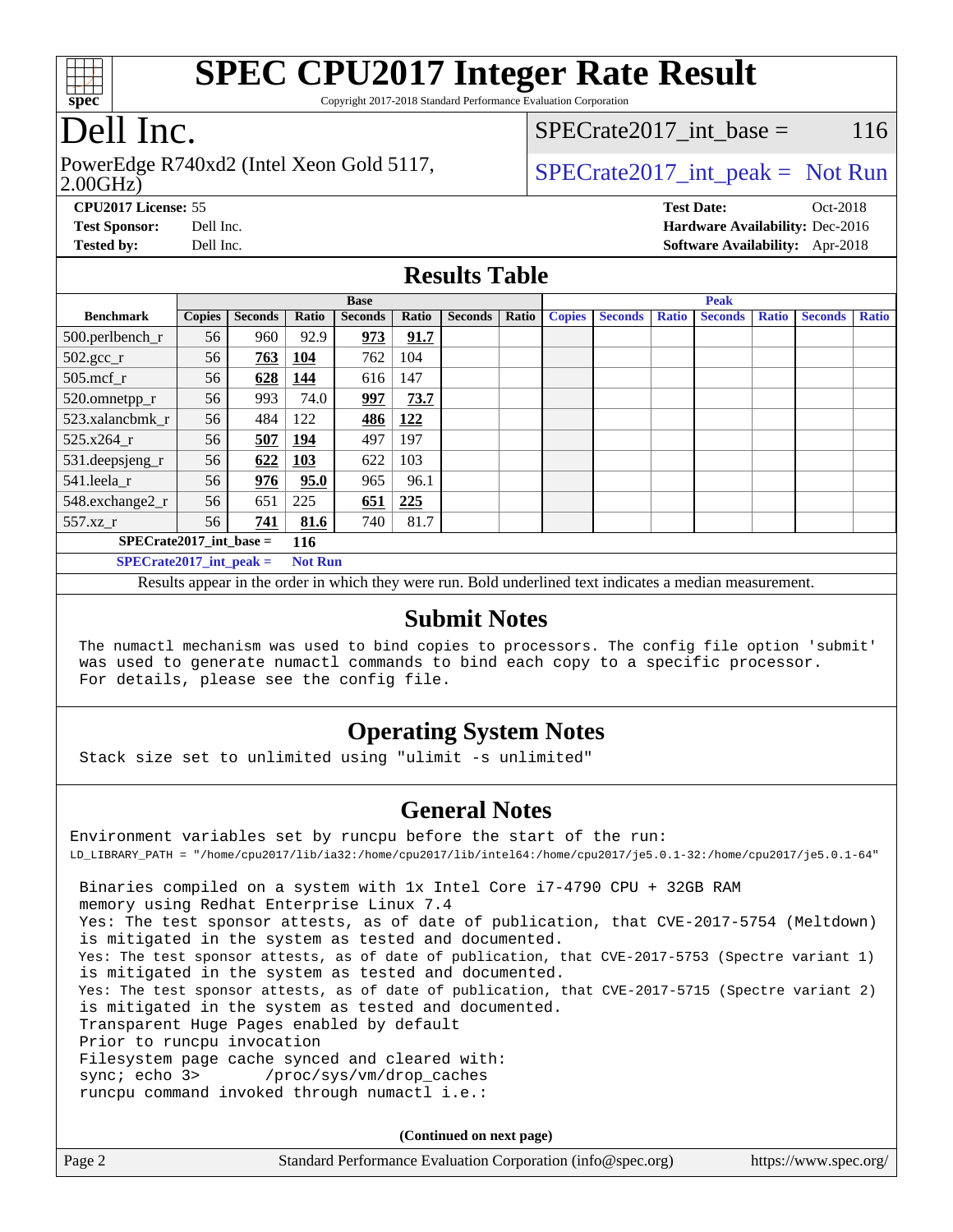

Copyright 2017-2018 Standard Performance Evaluation Corporation

### Dell Inc.

2.00GHz) PowerEdge R740xd2 (Intel Xeon Gold 5117,  $SPECTa te2017$  int peak = Not Run

 $SPECTate2017\_int\_base = 116$ 

**[CPU2017 License:](http://www.spec.org/auto/cpu2017/Docs/result-fields.html#CPU2017License)** 55 **[Test Date:](http://www.spec.org/auto/cpu2017/Docs/result-fields.html#TestDate)** Oct-2018 **[Test Sponsor:](http://www.spec.org/auto/cpu2017/Docs/result-fields.html#TestSponsor)** Dell Inc. **[Hardware Availability:](http://www.spec.org/auto/cpu2017/Docs/result-fields.html#HardwareAvailability)** Dec-2016 **[Tested by:](http://www.spec.org/auto/cpu2017/Docs/result-fields.html#Testedby)** Dell Inc. **[Software Availability:](http://www.spec.org/auto/cpu2017/Docs/result-fields.html#SoftwareAvailability)** Apr-2018

#### **[General Notes \(Continued\)](http://www.spec.org/auto/cpu2017/Docs/result-fields.html#GeneralNotes)**

 numactl --interleave=all runcpu <etc> jemalloc, a general purpose malloc implementation built with the RedHat Enterprise 7.4, and the system compiler gcc 4.8.5 sources available from jemalloc.net or <https://github.com/jemalloc/jemalloc/releases>

#### **[Platform Notes](http://www.spec.org/auto/cpu2017/Docs/result-fields.html#PlatformNotes)**

Page 3 Standard Performance Evaluation Corporation [\(info@spec.org\)](mailto:info@spec.org) <https://www.spec.org/> BIOS settings: Sub NUMA Cluster Enabled Virtualization Technology Disabled System Profile set to Custom CPU Performance set to Maximum Performance C States set to Autonomous C1E Disabled Uncore Frequency set to Dynamic Energy Efficiency Policy set to Performance Memory Patrol Scrub Disabled Logical Processor Enabled CPU Interconnect Bus Link Power Management Disabled PCI ASPM L1 Link Power Management Disabled Sysinfo program /home/cpu2017/bin/sysinfo Rev: r5974 of 2018-05-19 9bcde8f2999c33d61f64985e45859ea9 running on linux-m8ku Mon Oct 29 13:06:52 2018 SUT (System Under Test) info as seen by some common utilities. For more information on this section, see <https://www.spec.org/cpu2017/Docs/config.html#sysinfo> From /proc/cpuinfo model name : Intel(R) Xeon(R) Gold 5117 CPU @ 2.00GHz 2 "physical id"s (chips) 56 "processors" cores, siblings (Caution: counting these is hw and system dependent. The following excerpts from /proc/cpuinfo might not be reliable. Use with caution.) cpu cores : 14 siblings : 28 physical 0: cores 0 1 2 3 4 5 6 8 9 10 11 12 13 14 physical 1: cores 0 1 2 3 4 5 6 8 9 10 11 12 13 14 From lscpu: Architecture: x86\_64 CPU op-mode(s): 32-bit, 64-bit Byte Order: Little Endian CPU(s): 56 On-line CPU(s) list: 0-55 Thread(s) per core: 2 **(Continued on next page)**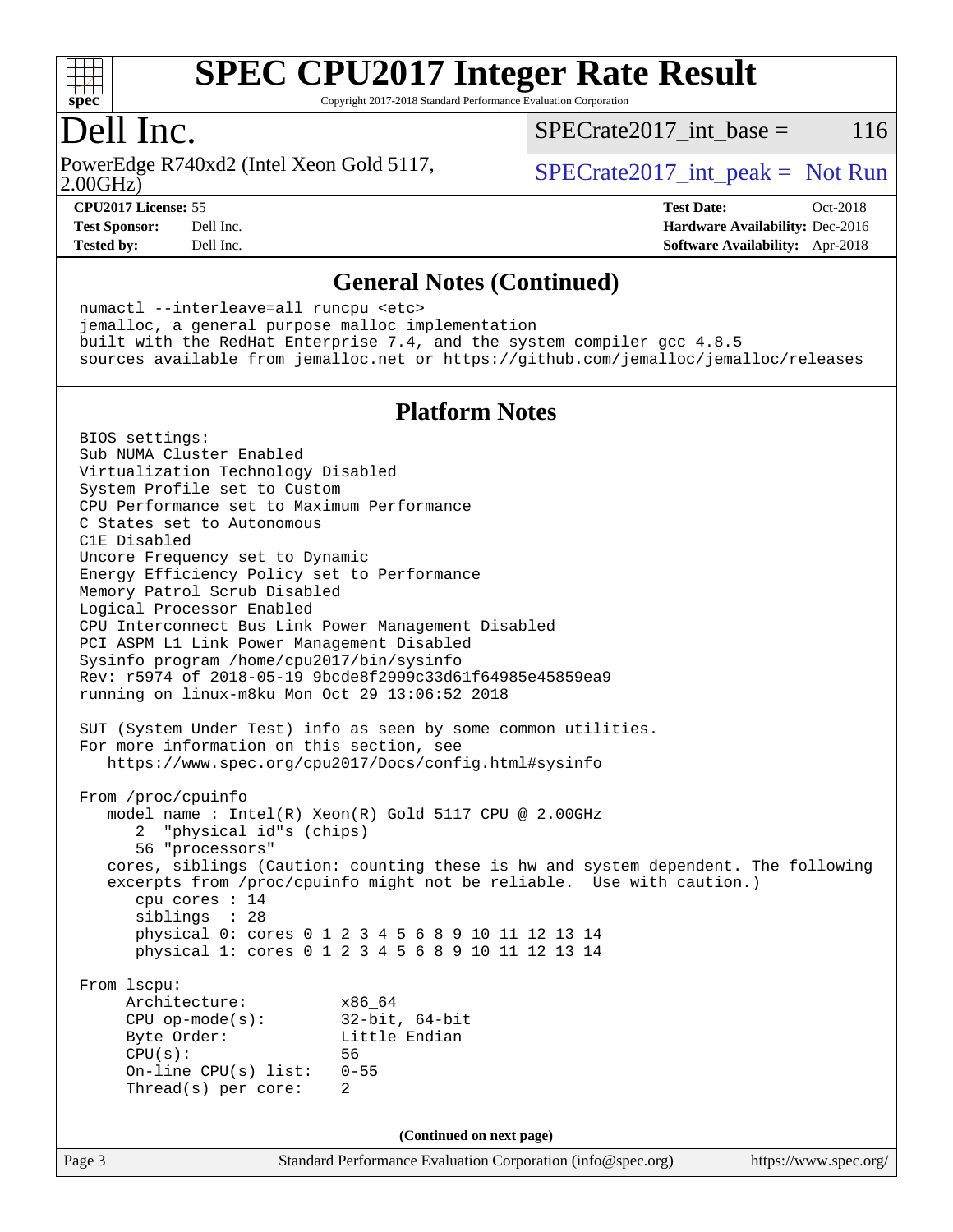

Copyright 2017-2018 Standard Performance Evaluation Corporation

### Dell Inc.

2.00GHz) PowerEdge R740xd2 (Intel Xeon Gold 5117,  $SPECrate2017\_int\_peak = Not Run$ 

 $SPECTate2017\_int\_base = 116$ 

**[CPU2017 License:](http://www.spec.org/auto/cpu2017/Docs/result-fields.html#CPU2017License)** 55 **[Test Date:](http://www.spec.org/auto/cpu2017/Docs/result-fields.html#TestDate)** Oct-2018 **[Test Sponsor:](http://www.spec.org/auto/cpu2017/Docs/result-fields.html#TestSponsor)** Dell Inc. **[Hardware Availability:](http://www.spec.org/auto/cpu2017/Docs/result-fields.html#HardwareAvailability)** Dec-2016 **[Tested by:](http://www.spec.org/auto/cpu2017/Docs/result-fields.html#Testedby)** Dell Inc. **[Software Availability:](http://www.spec.org/auto/cpu2017/Docs/result-fields.html#SoftwareAvailability)** Apr-2018

#### **[Platform Notes \(Continued\)](http://www.spec.org/auto/cpu2017/Docs/result-fields.html#PlatformNotes)**

| Core(s) per socket:        | 14                                                                                   |  |  |  |  |
|----------------------------|--------------------------------------------------------------------------------------|--|--|--|--|
| Socket(s):                 | $\overline{a}$                                                                       |  |  |  |  |
| NUMA node(s):              | 4                                                                                    |  |  |  |  |
| Vendor ID:                 | GenuineIntel                                                                         |  |  |  |  |
| CPU family:                | 6                                                                                    |  |  |  |  |
| Model:                     | 85                                                                                   |  |  |  |  |
| Model name:                | $Intel(R) Xeon(R) Gold 5117 CPU @ 2.00GHz$                                           |  |  |  |  |
| Stepping:                  | 4                                                                                    |  |  |  |  |
| CPU MHz:                   | 1995.317                                                                             |  |  |  |  |
| BogoMIPS:                  | 3990.63                                                                              |  |  |  |  |
| Virtualization:            | $VT - x$                                                                             |  |  |  |  |
| Lld cache:                 | 32K                                                                                  |  |  |  |  |
| Lli cache:                 | 32K                                                                                  |  |  |  |  |
| $L2$ cache:                | 1024K                                                                                |  |  |  |  |
| L3 cache:                  | 19712K                                                                               |  |  |  |  |
| NUMA node0 CPU(s):         | 0, 4, 8, 12, 16, 20, 24, 28, 32, 36, 40, 44, 48, 52                                  |  |  |  |  |
| NUMA nodel $CPU(s):$       | 1, 5, 9, 13, 17, 21, 25, 29, 33, 37, 41, 45, 49, 53                                  |  |  |  |  |
| NUMA $node2$ $CPU(s):$     | 2, 6, 10, 14, 18, 22, 26, 30, 34, 38, 42, 46, 50, 54                                 |  |  |  |  |
| NUMA node3 CPU(s):         | 3, 7, 11, 15, 19, 23, 27, 31, 35, 39, 43, 47, 51, 55                                 |  |  |  |  |
| Flags:                     | fpu vme de pse tsc msr pae mce cx8 apic sep mtrr pge mca cmov                        |  |  |  |  |
|                            | pat pse36 clflush dts acpi mmx fxsr sse sse2 ss ht tm pbe syscall nx pdpelgb rdtscp  |  |  |  |  |
|                            | lm constant_tsc art arch_perfmon pebs bts rep_good nopl xtopology nonstop_tsc        |  |  |  |  |
|                            | aperfmperf eagerfpu pni pclmulqdq dtes64 monitor ds_cpl vmx smx est tm2 ssse3 sdbg   |  |  |  |  |
|                            | fma cx16 xtpr pdcm pcid dca sse4_1 sse4_2 x2apic movbe popcnt tsc_deadline_timer aes |  |  |  |  |
|                            | xsave avx f16c rdrand lahf_lm abm 3dnowprefetch ida arat epb invpcid_single pln pts  |  |  |  |  |
|                            | dtherm intel_pt rsb_ctxsw spec_ctrl retpoline kaiser tpr_shadow vnmi flexpriority    |  |  |  |  |
|                            | ept vpid fsgsbase tsc_adjust bmil hle avx2 smep bmi2 erms invpcid rtm cqm mpx        |  |  |  |  |
|                            | avx512f avx512dq rdseed adx smap clflushopt clwb avx512cd avx512bw avx512vl xsaveopt |  |  |  |  |
|                            | xsavec xgetbv1 cqm_llc cqm_occup_llc pku ospke                                       |  |  |  |  |
| /proc/cpuinfo cache data   |                                                                                      |  |  |  |  |
| cache size : 19712 KB      |                                                                                      |  |  |  |  |
|                            |                                                                                      |  |  |  |  |
|                            | From numactl --hardware WARNING: a numactl 'node' might or might not correspond to a |  |  |  |  |
| physical chip.             |                                                                                      |  |  |  |  |
| $available: 4 nodes (0-3)$ |                                                                                      |  |  |  |  |
|                            | node 0 cpus: 0 4 8 12 16 20 24 28 32 36 40 44 48 52                                  |  |  |  |  |
| node 0 size: 46908 MB      |                                                                                      |  |  |  |  |
| node 0 free: 46641 MB      |                                                                                      |  |  |  |  |
|                            | node 1 cpus: 1 5 9 13 17 21 25 29 33 37 41 45 49 53                                  |  |  |  |  |
| node 1 size: 48374 MB      |                                                                                      |  |  |  |  |
| node 1 free: 48191 MB      |                                                                                      |  |  |  |  |
|                            | node 2 cpus: 2 6 10 14 18 22 26 30 34 38 42 46 50 54                                 |  |  |  |  |
| node 2 size: 48374 MB      |                                                                                      |  |  |  |  |
| node 2 free: 48201 MB      |                                                                                      |  |  |  |  |
|                            | node 3 cpus: 3 7 11 15 19 23 27 31 35 39 43 47 51 55                                 |  |  |  |  |
| node 3 size: 48372 MB      |                                                                                      |  |  |  |  |
|                            |                                                                                      |  |  |  |  |
| (Continued on next page)   |                                                                                      |  |  |  |  |

Page 4 Standard Performance Evaluation Corporation [\(info@spec.org\)](mailto:info@spec.org) <https://www.spec.org/>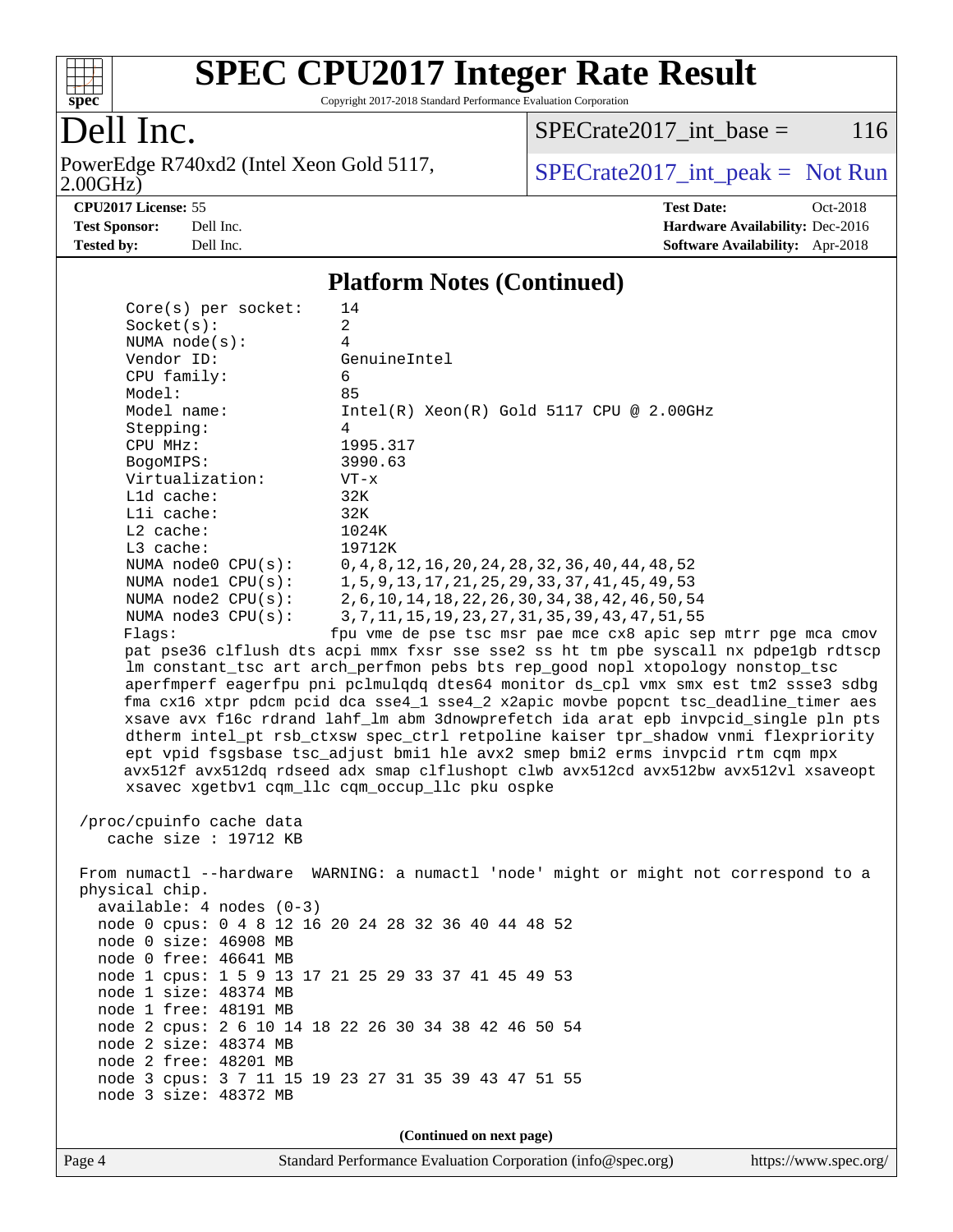

Copyright 2017-2018 Standard Performance Evaluation Corporation

### Dell Inc.

2.00GHz) PowerEdge R740xd2 (Intel Xeon Gold 5117,  $SPECrate2017\_int\_peak = Not Run$ 

SPECrate2017 int\_base =  $116$ 

**[CPU2017 License:](http://www.spec.org/auto/cpu2017/Docs/result-fields.html#CPU2017License)** 55 **[Test Date:](http://www.spec.org/auto/cpu2017/Docs/result-fields.html#TestDate)** Oct-2018 **[Test Sponsor:](http://www.spec.org/auto/cpu2017/Docs/result-fields.html#TestSponsor)** Dell Inc. **[Hardware Availability:](http://www.spec.org/auto/cpu2017/Docs/result-fields.html#HardwareAvailability)** Dec-2016

### **[Platform Notes \(Continued\)](http://www.spec.org/auto/cpu2017/Docs/result-fields.html#PlatformNotes)**

**[Tested by:](http://www.spec.org/auto/cpu2017/Docs/result-fields.html#Testedby)** Dell Inc. **[Software Availability:](http://www.spec.org/auto/cpu2017/Docs/result-fields.html#SoftwareAvailability)** Apr-2018

 node 3 free: 48183 MB node distances: node 0 1 2 3 0: 10 21 11 21 1: 21 10 21 11 2: 11 21 10 21 3: 21 11 21 10 From /proc/meminfo MemTotal: 196638956 kB HugePages\_Total: 0 Hugepagesize: 2048 kB /usr/bin/lsb\_release -d SUSE Linux Enterprise Server 12 SP3 From /etc/\*release\* /etc/\*version\* SuSE-release: SUSE Linux Enterprise Server 12 (x86\_64) VERSION = 12 PATCHLEVEL = 3 # This file is deprecated and will be removed in a future service pack or release. # Please check /etc/os-release for details about this release. os-release: NAME="SLES" VERSION="12-SP3" VERSION\_ID="12.3" PRETTY\_NAME="SUSE Linux Enterprise Server 12 SP3" ID="sles" ANSI\_COLOR="0;32" CPE\_NAME="cpe:/o:suse:sles:12:sp3" uname -a: Linux linux-m8ku 4.4.114-94.11-default #1 SMP Thu Feb 1 19:28:26 UTC 2018 (4309ff9) x86\_64 x86\_64 x86\_64 GNU/Linux Kernel self-reported vulnerability status: CVE-2017-5754 (Meltdown): Mitigation: PTI CVE-2017-5753 (Spectre variant 1): Mitigation: Barriers CVE-2017-5715 (Spectre variant 2): Mitigation: IBRS+IBPB run-level 3 Oct 29 13:02 last=5 SPEC is set to: /home/cpu2017 Filesystem Type Size Used Avail Use% Mounted on /dev/sdab4 xfs 182G 4.0G 178G 3% /home **(Continued on next page)**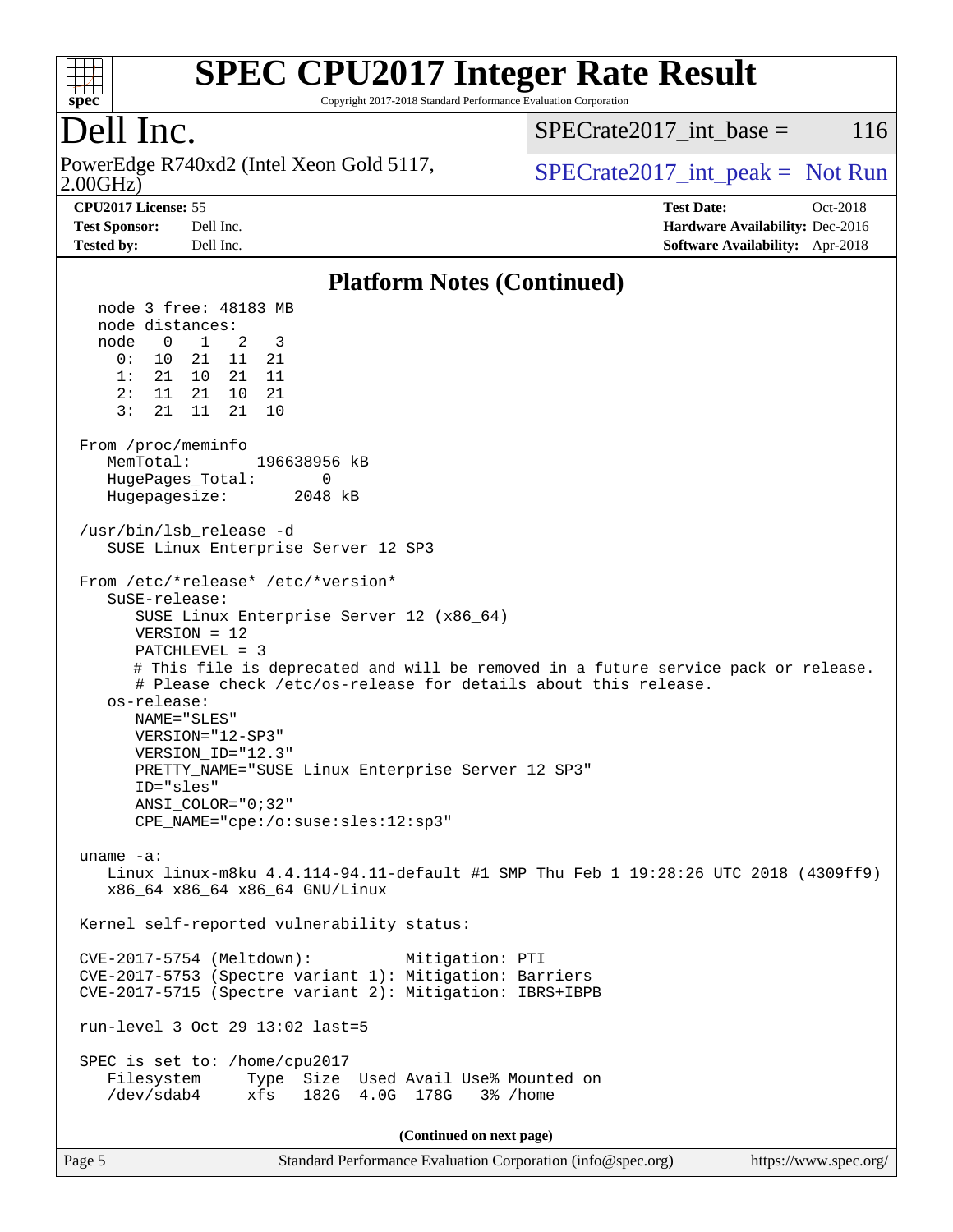

Copyright 2017-2018 Standard Performance Evaluation Corporation

### Dell Inc.

PowerEdge R740xd2 (Intel Xeon Gold 5117,  $SPECrate2017\_int\_peak = Not Run$ 

 $SPECTate2017\_int\_base = 116$ 

2.00GHz)

| <b>CPU2017 License: 55</b> |                         |
|----------------------------|-------------------------|
| Took Composed              | $\mathbf{D}_{\alpha}$ 1 |

**[Tested by:](http://www.spec.org/auto/cpu2017/Docs/result-fields.html#Testedby)** Dell Inc. **[Software Availability:](http://www.spec.org/auto/cpu2017/Docs/result-fields.html#SoftwareAvailability)** Apr-2018

**[CPU2017 License:](http://www.spec.org/auto/cpu2017/Docs/result-fields.html#CPU2017License)** 55 **[Test Date:](http://www.spec.org/auto/cpu2017/Docs/result-fields.html#TestDate)** Oct-2018 **[Test Sponsor:](http://www.spec.org/auto/cpu2017/Docs/result-fields.html#TestSponsor)** Dell Inc. **[Hardware Availability:](http://www.spec.org/auto/cpu2017/Docs/result-fields.html#HardwareAvailability)** Dec-2016

#### **[Platform Notes \(Continued\)](http://www.spec.org/auto/cpu2017/Docs/result-fields.html#PlatformNotes)**

 Additional information from dmidecode follows. WARNING: Use caution when you interpret this section. The 'dmidecode' program reads system data which is "intended to allow hardware to be accurately determined", but the intent may not be met, as there are frequent changes to hardware, firmware, and the "DMTF SMBIOS" standard. BIOS Dell Inc. 1.0.2 10/19/2018 Memory: 12x 002C04B3002C 18ASF2G72PDZ-2G6E1 16 GB 2 rank 2666, configured at 2400 4x Not Specified Not Specified

(End of data from sysinfo program)

#### **[Compiler Version Notes](http://www.spec.org/auto/cpu2017/Docs/result-fields.html#CompilerVersionNotes)**

#### ============================================================================== CC 500.perlbench  $r(base)$  502.gcc  $r(base)$  505.mcf  $r(base)$  525.x264  $r(base)$  557.xz\_r(base) ----------------------------------------------------------------------------- icc (ICC) 18.0.2 20180210 Copyright (C) 1985-2018 Intel Corporation. All rights reserved. ------------------------------------------------------------------------------

```
==============================================================================
CXXC 520.omnetpp_r(base) 523.xalancbmk_r(base) 531.deepsjeng_r(base)
      541.leela_r(base)
```
----------------------------------------------------------------------------- icpc (ICC) 18.0.2 20180210

Copyright (C) 1985-2018 Intel Corporation. All rights reserved.

------------------------------------------------------------------------------

```
==============================================================================
```
------------------------------------------------------------------------------

FC 548.exchange2\_r(base)

ifort (IFORT) 18.0.2 20180210 Copyright (C) 1985-2018 Intel Corporation. All rights reserved. ------------------------------------------------------------------------------

### **[Base Compiler Invocation](http://www.spec.org/auto/cpu2017/Docs/result-fields.html#BaseCompilerInvocation)**

[C benchmarks](http://www.spec.org/auto/cpu2017/Docs/result-fields.html#Cbenchmarks): [icc -m64 -std=c11](http://www.spec.org/cpu2017/results/res2018q4/cpu2017-20181112-09543.flags.html#user_CCbase_intel_icc_64bit_c11_33ee0cdaae7deeeab2a9725423ba97205ce30f63b9926c2519791662299b76a0318f32ddfffdc46587804de3178b4f9328c46fa7c2b0cd779d7a61945c91cd35)

[C++ benchmarks:](http://www.spec.org/auto/cpu2017/Docs/result-fields.html#CXXbenchmarks) [icpc -m64](http://www.spec.org/cpu2017/results/res2018q4/cpu2017-20181112-09543.flags.html#user_CXXbase_intel_icpc_64bit_4ecb2543ae3f1412ef961e0650ca070fec7b7afdcd6ed48761b84423119d1bf6bdf5cad15b44d48e7256388bc77273b966e5eb805aefd121eb22e9299b2ec9d9)

**(Continued on next page)**

Page 6 Standard Performance Evaluation Corporation [\(info@spec.org\)](mailto:info@spec.org) <https://www.spec.org/>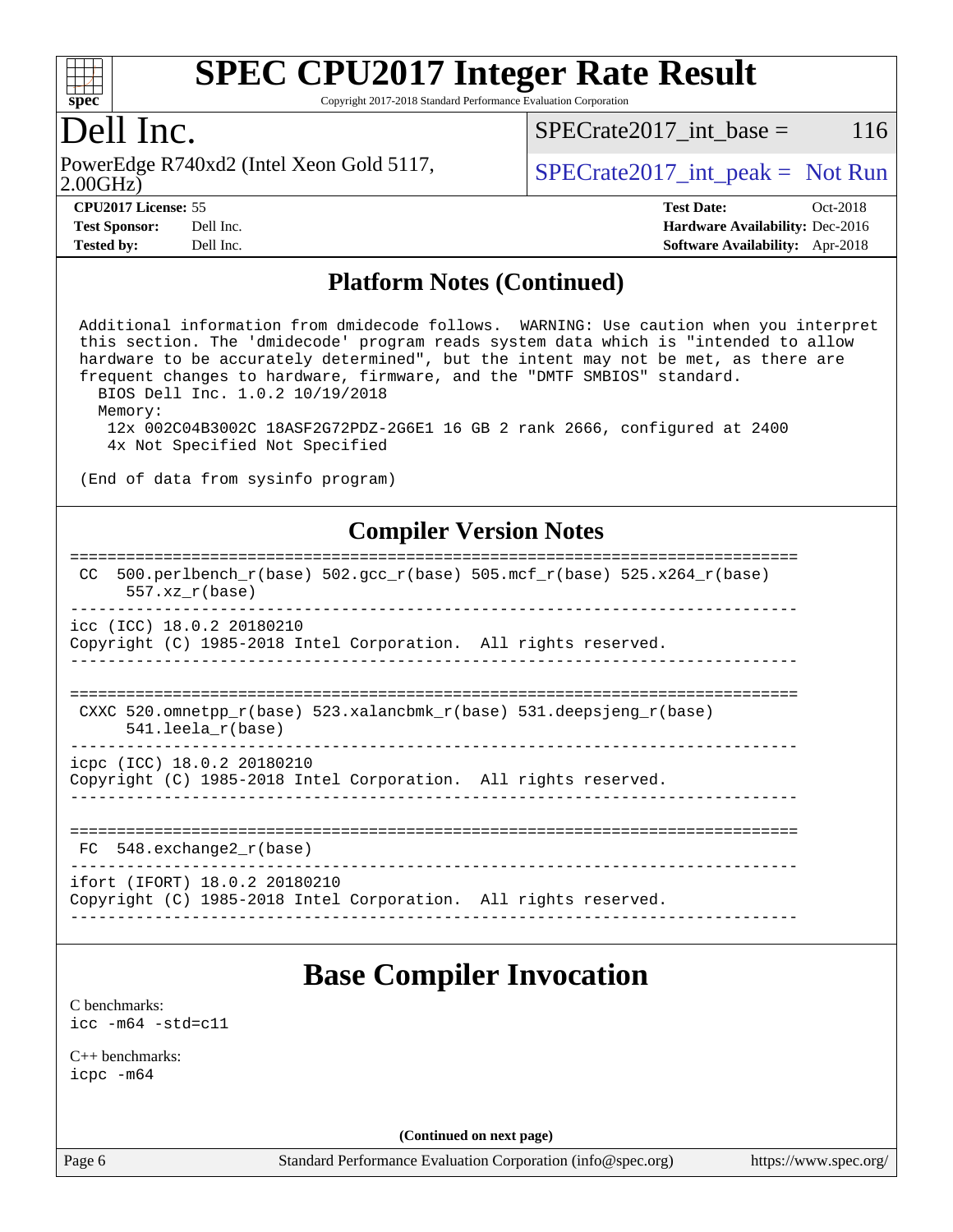

Copyright 2017-2018 Standard Performance Evaluation Corporation

### Dell Inc.

2.00GHz) PowerEdge R740xd2 (Intel Xeon Gold 5117,  $SPECTa te2017$  int peak = Not Run

 $SPECTate2017\_int\_base = 116$ 

**[CPU2017 License:](http://www.spec.org/auto/cpu2017/Docs/result-fields.html#CPU2017License)** 55 **[Test Date:](http://www.spec.org/auto/cpu2017/Docs/result-fields.html#TestDate)** Oct-2018

**[Test Sponsor:](http://www.spec.org/auto/cpu2017/Docs/result-fields.html#TestSponsor)** Dell Inc. **[Hardware Availability:](http://www.spec.org/auto/cpu2017/Docs/result-fields.html#HardwareAvailability)** Dec-2016 **[Tested by:](http://www.spec.org/auto/cpu2017/Docs/result-fields.html#Testedby)** Dell Inc. **[Software Availability:](http://www.spec.org/auto/cpu2017/Docs/result-fields.html#SoftwareAvailability)** Apr-2018

### **[Base Compiler Invocation \(Continued\)](http://www.spec.org/auto/cpu2017/Docs/result-fields.html#BaseCompilerInvocation)**

[Fortran benchmarks](http://www.spec.org/auto/cpu2017/Docs/result-fields.html#Fortranbenchmarks):

[ifort -m64](http://www.spec.org/cpu2017/results/res2018q4/cpu2017-20181112-09543.flags.html#user_FCbase_intel_ifort_64bit_24f2bb282fbaeffd6157abe4f878425411749daecae9a33200eee2bee2fe76f3b89351d69a8130dd5949958ce389cf37ff59a95e7a40d588e8d3a57e0c3fd751)

**[Base Portability Flags](http://www.spec.org/auto/cpu2017/Docs/result-fields.html#BasePortabilityFlags)**

 500.perlbench\_r: [-DSPEC\\_LP64](http://www.spec.org/cpu2017/results/res2018q4/cpu2017-20181112-09543.flags.html#b500.perlbench_r_basePORTABILITY_DSPEC_LP64) [-DSPEC\\_LINUX\\_X64](http://www.spec.org/cpu2017/results/res2018q4/cpu2017-20181112-09543.flags.html#b500.perlbench_r_baseCPORTABILITY_DSPEC_LINUX_X64) 502.gcc\_r: [-DSPEC\\_LP64](http://www.spec.org/cpu2017/results/res2018q4/cpu2017-20181112-09543.flags.html#suite_basePORTABILITY502_gcc_r_DSPEC_LP64) 505.mcf\_r: [-DSPEC\\_LP64](http://www.spec.org/cpu2017/results/res2018q4/cpu2017-20181112-09543.flags.html#suite_basePORTABILITY505_mcf_r_DSPEC_LP64) 520.omnetpp\_r: [-DSPEC\\_LP64](http://www.spec.org/cpu2017/results/res2018q4/cpu2017-20181112-09543.flags.html#suite_basePORTABILITY520_omnetpp_r_DSPEC_LP64) 523.xalancbmk\_r: [-DSPEC\\_LP64](http://www.spec.org/cpu2017/results/res2018q4/cpu2017-20181112-09543.flags.html#suite_basePORTABILITY523_xalancbmk_r_DSPEC_LP64) [-DSPEC\\_LINUX](http://www.spec.org/cpu2017/results/res2018q4/cpu2017-20181112-09543.flags.html#b523.xalancbmk_r_baseCXXPORTABILITY_DSPEC_LINUX) 525.x264\_r: [-DSPEC\\_LP64](http://www.spec.org/cpu2017/results/res2018q4/cpu2017-20181112-09543.flags.html#suite_basePORTABILITY525_x264_r_DSPEC_LP64) 531.deepsjeng\_r: [-DSPEC\\_LP64](http://www.spec.org/cpu2017/results/res2018q4/cpu2017-20181112-09543.flags.html#suite_basePORTABILITY531_deepsjeng_r_DSPEC_LP64) 541.leela\_r: [-DSPEC\\_LP64](http://www.spec.org/cpu2017/results/res2018q4/cpu2017-20181112-09543.flags.html#suite_basePORTABILITY541_leela_r_DSPEC_LP64) 548.exchange2\_r: [-DSPEC\\_LP64](http://www.spec.org/cpu2017/results/res2018q4/cpu2017-20181112-09543.flags.html#suite_basePORTABILITY548_exchange2_r_DSPEC_LP64) 557.xz\_r: [-DSPEC\\_LP64](http://www.spec.org/cpu2017/results/res2018q4/cpu2017-20181112-09543.flags.html#suite_basePORTABILITY557_xz_r_DSPEC_LP64)

### **[Base Optimization Flags](http://www.spec.org/auto/cpu2017/Docs/result-fields.html#BaseOptimizationFlags)**

[C benchmarks](http://www.spec.org/auto/cpu2017/Docs/result-fields.html#Cbenchmarks):

[-Wl,-z,muldefs](http://www.spec.org/cpu2017/results/res2018q4/cpu2017-20181112-09543.flags.html#user_CCbase_link_force_multiple1_b4cbdb97b34bdee9ceefcfe54f4c8ea74255f0b02a4b23e853cdb0e18eb4525ac79b5a88067c842dd0ee6996c24547a27a4b99331201badda8798ef8a743f577) [-xCORE-AVX2](http://www.spec.org/cpu2017/results/res2018q4/cpu2017-20181112-09543.flags.html#user_CCbase_f-xCORE-AVX2) [-ipo](http://www.spec.org/cpu2017/results/res2018q4/cpu2017-20181112-09543.flags.html#user_CCbase_f-ipo) [-O3](http://www.spec.org/cpu2017/results/res2018q4/cpu2017-20181112-09543.flags.html#user_CCbase_f-O3) [-no-prec-div](http://www.spec.org/cpu2017/results/res2018q4/cpu2017-20181112-09543.flags.html#user_CCbase_f-no-prec-div) [-qopt-mem-layout-trans=3](http://www.spec.org/cpu2017/results/res2018q4/cpu2017-20181112-09543.flags.html#user_CCbase_f-qopt-mem-layout-trans_de80db37974c74b1f0e20d883f0b675c88c3b01e9d123adea9b28688d64333345fb62bc4a798493513fdb68f60282f9a726aa07f478b2f7113531aecce732043) [-L/usr/local/je5.0.1-64/lib](http://www.spec.org/cpu2017/results/res2018q4/cpu2017-20181112-09543.flags.html#user_CCbase_jemalloc_link_path64_4b10a636b7bce113509b17f3bd0d6226c5fb2346b9178c2d0232c14f04ab830f976640479e5c33dc2bcbbdad86ecfb6634cbbd4418746f06f368b512fced5394) [-ljemalloc](http://www.spec.org/cpu2017/results/res2018q4/cpu2017-20181112-09543.flags.html#user_CCbase_jemalloc_link_lib_d1249b907c500fa1c0672f44f562e3d0f79738ae9e3c4a9c376d49f265a04b9c99b167ecedbf6711b3085be911c67ff61f150a17b3472be731631ba4d0471706)

[C++ benchmarks:](http://www.spec.org/auto/cpu2017/Docs/result-fields.html#CXXbenchmarks)

[-Wl,-z,muldefs](http://www.spec.org/cpu2017/results/res2018q4/cpu2017-20181112-09543.flags.html#user_CXXbase_link_force_multiple1_b4cbdb97b34bdee9ceefcfe54f4c8ea74255f0b02a4b23e853cdb0e18eb4525ac79b5a88067c842dd0ee6996c24547a27a4b99331201badda8798ef8a743f577) [-xCORE-AVX2](http://www.spec.org/cpu2017/results/res2018q4/cpu2017-20181112-09543.flags.html#user_CXXbase_f-xCORE-AVX2) [-ipo](http://www.spec.org/cpu2017/results/res2018q4/cpu2017-20181112-09543.flags.html#user_CXXbase_f-ipo) [-O3](http://www.spec.org/cpu2017/results/res2018q4/cpu2017-20181112-09543.flags.html#user_CXXbase_f-O3) [-no-prec-div](http://www.spec.org/cpu2017/results/res2018q4/cpu2017-20181112-09543.flags.html#user_CXXbase_f-no-prec-div) [-qopt-mem-layout-trans=3](http://www.spec.org/cpu2017/results/res2018q4/cpu2017-20181112-09543.flags.html#user_CXXbase_f-qopt-mem-layout-trans_de80db37974c74b1f0e20d883f0b675c88c3b01e9d123adea9b28688d64333345fb62bc4a798493513fdb68f60282f9a726aa07f478b2f7113531aecce732043) [-L/usr/local/je5.0.1-64/lib](http://www.spec.org/cpu2017/results/res2018q4/cpu2017-20181112-09543.flags.html#user_CXXbase_jemalloc_link_path64_4b10a636b7bce113509b17f3bd0d6226c5fb2346b9178c2d0232c14f04ab830f976640479e5c33dc2bcbbdad86ecfb6634cbbd4418746f06f368b512fced5394) [-ljemalloc](http://www.spec.org/cpu2017/results/res2018q4/cpu2017-20181112-09543.flags.html#user_CXXbase_jemalloc_link_lib_d1249b907c500fa1c0672f44f562e3d0f79738ae9e3c4a9c376d49f265a04b9c99b167ecedbf6711b3085be911c67ff61f150a17b3472be731631ba4d0471706)

[Fortran benchmarks](http://www.spec.org/auto/cpu2017/Docs/result-fields.html#Fortranbenchmarks):

[-Wl,-z,muldefs](http://www.spec.org/cpu2017/results/res2018q4/cpu2017-20181112-09543.flags.html#user_FCbase_link_force_multiple1_b4cbdb97b34bdee9ceefcfe54f4c8ea74255f0b02a4b23e853cdb0e18eb4525ac79b5a88067c842dd0ee6996c24547a27a4b99331201badda8798ef8a743f577) [-xCORE-AVX2](http://www.spec.org/cpu2017/results/res2018q4/cpu2017-20181112-09543.flags.html#user_FCbase_f-xCORE-AVX2) [-ipo](http://www.spec.org/cpu2017/results/res2018q4/cpu2017-20181112-09543.flags.html#user_FCbase_f-ipo) [-O3](http://www.spec.org/cpu2017/results/res2018q4/cpu2017-20181112-09543.flags.html#user_FCbase_f-O3) [-no-prec-div](http://www.spec.org/cpu2017/results/res2018q4/cpu2017-20181112-09543.flags.html#user_FCbase_f-no-prec-div) [-qopt-mem-layout-trans=3](http://www.spec.org/cpu2017/results/res2018q4/cpu2017-20181112-09543.flags.html#user_FCbase_f-qopt-mem-layout-trans_de80db37974c74b1f0e20d883f0b675c88c3b01e9d123adea9b28688d64333345fb62bc4a798493513fdb68f60282f9a726aa07f478b2f7113531aecce732043) [-nostandard-realloc-lhs](http://www.spec.org/cpu2017/results/res2018q4/cpu2017-20181112-09543.flags.html#user_FCbase_f_2003_std_realloc_82b4557e90729c0f113870c07e44d33d6f5a304b4f63d4c15d2d0f1fab99f5daaed73bdb9275d9ae411527f28b936061aa8b9c8f2d63842963b95c9dd6426b8a) [-L/usr/local/je5.0.1-64/lib](http://www.spec.org/cpu2017/results/res2018q4/cpu2017-20181112-09543.flags.html#user_FCbase_jemalloc_link_path64_4b10a636b7bce113509b17f3bd0d6226c5fb2346b9178c2d0232c14f04ab830f976640479e5c33dc2bcbbdad86ecfb6634cbbd4418746f06f368b512fced5394) [-ljemalloc](http://www.spec.org/cpu2017/results/res2018q4/cpu2017-20181112-09543.flags.html#user_FCbase_jemalloc_link_lib_d1249b907c500fa1c0672f44f562e3d0f79738ae9e3c4a9c376d49f265a04b9c99b167ecedbf6711b3085be911c67ff61f150a17b3472be731631ba4d0471706)

The flags files that were used to format this result can be browsed at

<http://www.spec.org/cpu2017/flags/Intel-ic18.0-official-linux64.2017-12-21.html> <http://www.spec.org/cpu2017/flags/Dell-Platform-Flags-PowerEdge14G-revD.2018-07-24.html>

You can also download the XML flags sources by saving the following links: <http://www.spec.org/cpu2017/flags/Intel-ic18.0-official-linux64.2017-12-21.xml> <http://www.spec.org/cpu2017/flags/Dell-Platform-Flags-PowerEdge14G-revD.2018-07-24.xml>